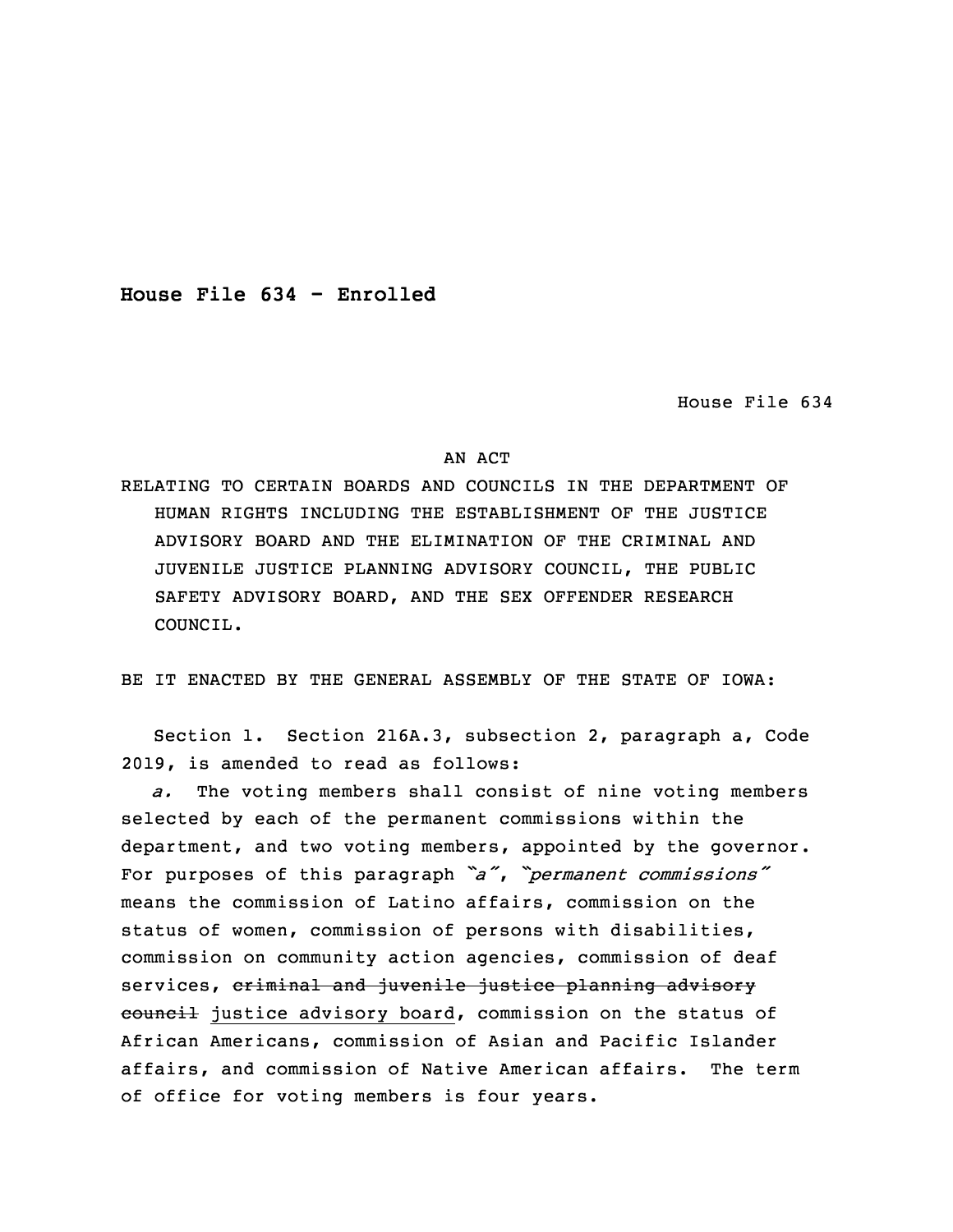Sec. 2. Section 216A.131, Code 2019, is amended to read as follows:

17 **216A.131 Definitions.**

For the purpose of this [subchapter](https://www.legis.iowa.gov/docs/code/2019/216A.pdf), unless the context otherwise requires:

1. *"Administrator"* means the administrator of the division of criminal and juvenile justice planning.

2. *"Board"* means the public safety advisory board justice advisory board.

 3. *"Council"* means the criminal and juvenile justice planning advisory council. "*Department"* means the department of human rights.

27 4. *"Division"* means the division of criminal and juvenile justice planning.

Sec. 3. Section 216A.131A, Code 2019, is amended to read as follows:

31 **216A.131A Division of criminal and juvenile justice planning.**

The division of criminal and juvenile justice planning is established to fulfill the responsibilities of this [subchapter](https://www.legis.iowa.gov/docs/code/2019/216A.pdf), including the duties specified in sections [216A.135](https://www.legis.iowa.gov/docs/code/2019/216A.135.pdf), [216A.136](https://www.legis.iowa.gov/docs/code/2019/216A.136.pdf), 216A.137, [216A.138](https://www.legis.iowa.gov/docs/code/2019/216A.138.pdf), and [216A.139](https://www.legis.iowa.gov/docs/code/2019/216A.139.pdf) [216A.140](https://www.legis.iowa.gov/docs/code/2019/216A.140.pdf).

 Sec. 4. Section 216A.132, Code 2019, is amended by striking the section and inserting in lieu thereof the following:

3 **216A.132 Board established —— terms —— compensation.**

 1. <sup>A</sup> justice advisory board is established consisting of twenty-eight members who shall all reside in the state.

a. The governor shall appoint nine voting members each for a four-year term beginning and ending as provided in section 8 69.19 and subject to confirmation by the senate as follows:

(1) Three persons, each of whom is a county supervisor, county sheriff, mayor, nonsupervisory police officer, or a chief of police of <sup>a</sup> department with fewer than eleven police officers.

<sup>13</sup> (2) Two persons who are knowledgeable about Iowa's juvenile justice system.

(3) One person representing the general public, who is not employed in any law enforcement, judicial, or corrections capacity.

18 (4) One person who is either <sup>a</sup> crime victim, or who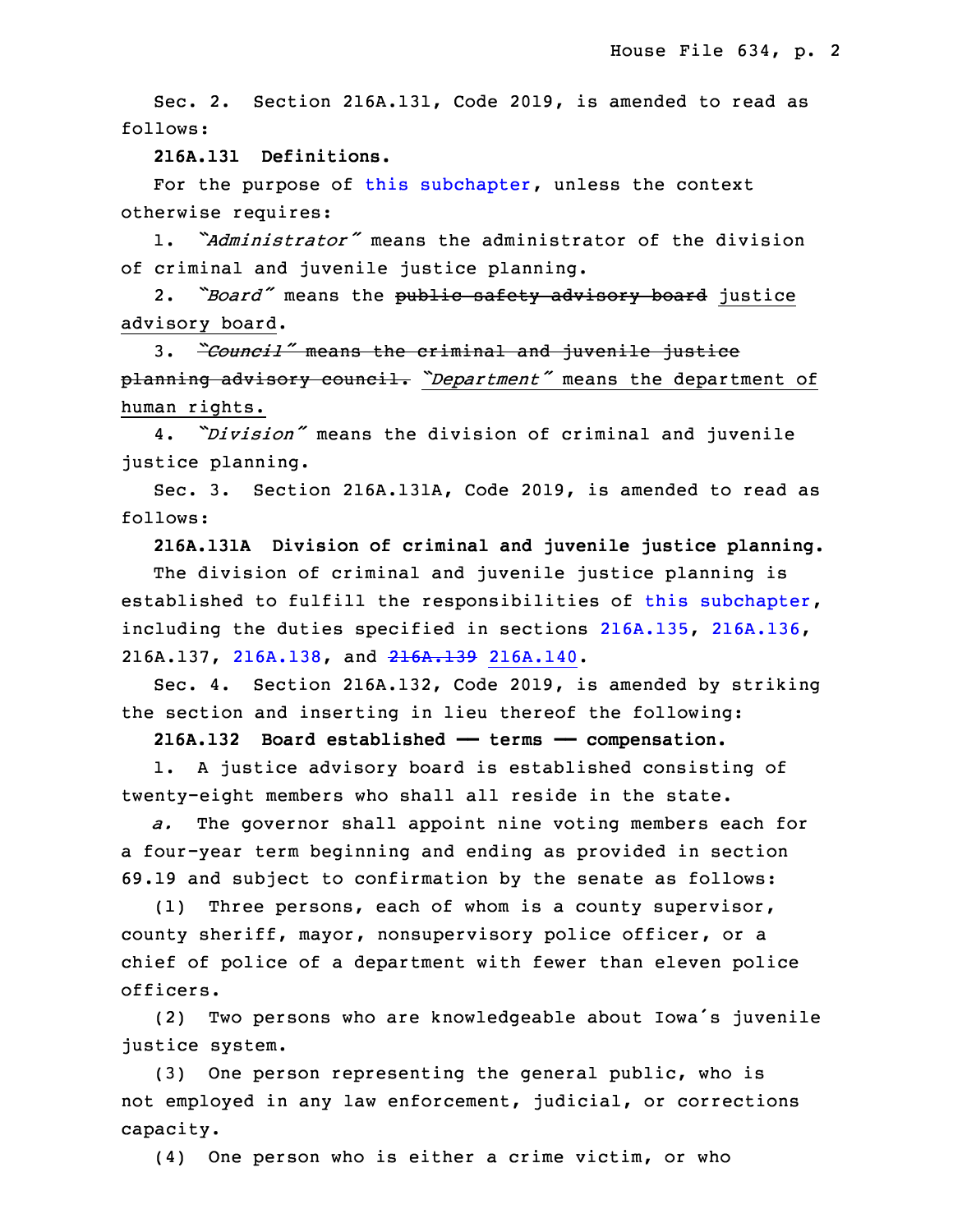represents a crime victim organization.

(5) One person who represents a recognized civil rights organization that advocates for minorities.

 (6) One person who was formerly under juvenile court or correctional supervision, or a representative of an organization that advocates for individuals who have been under juvenile court or correctional supervision.

26 *b.* Additional voting members of the board, each serving <sup>a</sup> four-year term, shall include one representative from each of the following:

(1) The Iowa coalition against sexual assault.

- (2) The American civil liberties union of Iowa.
- (3) The Iowa county attorneys association.
- (4) The department of human services.
- (5) The department of corrections.

(6) A judicial district department of correctional services.

- (7) The department of public safety.
- (8) The office on the status of African Americans.

(9) The department of public health.

(10) The board of parole.

- (11) The department of justice.
- (12) The state public defender.
- (13) The governor's office of drug control policy.

8 *c.* The chief justice of the supreme court shall designate one member who is a district judge and one member who is either a district associate judge or associate juvenile judge. The members appointed pursuant to this paragraph shall serve as ex officio, nonvoting members for four-year terms beginning and ending as provided in section 69.19, unless the member ceases to serve as <sup>a</sup> judge.

d. The chairperson and ranking member of the senate committee on judiciary shall be ex officio, nonvoting members. In alternating two-year terms, beginning and ending as provided in section 69.16B, the chairperson and ranking member of the house committee on judiciary or of the house committee on public safety shall be ex officio, nonvoting members, with the chairperson and ranking member of the house committee on public safety serving during the term beginning in January 2020.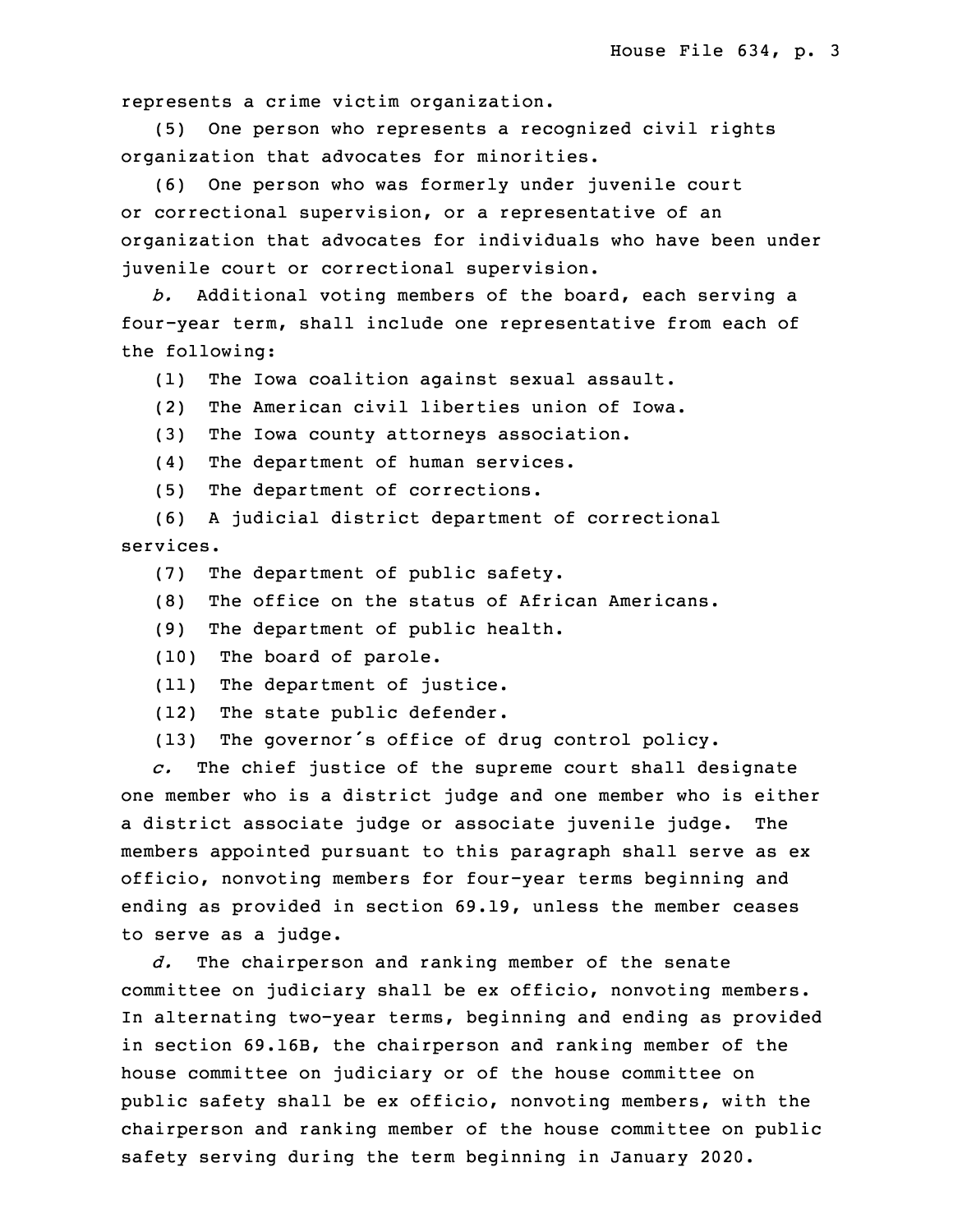2. Vacancies shall be filled by the original appointing authority in the manner of the original appointments.

25 3. Members of the board shall receive reimbursement from the state for actual and necessary expenses incurred in the performance of their official duties and may also be eligible to receive compensation as provided in section 7E.6. All expense moneys paid to nonlegislative members shall be paid from funds appropriated to the division. Legislative members shall receive compensation as provided in sections 2.10 and 32 2.12.

4. Members of the board shall appoint a chairperson and vice chairperson and other officers as the board deems necessary. A majority of the voting members currently appointed to the board shall constitute <sup>a</sup> quorum. <sup>A</sup> quorum shall be required for the conduct of business of the board and the affirmative vote of <sup>a</sup> majority of the currently appointed members is necessary for any substantive action taken by the board. <sup>A</sup> member shall not vote on any action if the member has a conflict of interest on the matter, and a statement by the member of a conflict of interest shall be conclusive for this purpose.

5. Membership on the board shall be bipartisan as provided in section 69.16 and gender balanced as provided in section 10 69.16A.

 6. Meetings of the board shall be open to the public as provided in chapter 21.

7. The board may call upon any department, agency, or office of the state, or any political subdivision of the state, for information or assistance as needed in the performance of its duties. The information or assistance shall be furnished to the extent that it is within the resources and authority of the department, agency, office, or political subdivision. This section does not require the production or opening of any records which are required by law to be kept private or confidential.

 Sec. 5. Section 216A.133, Code 2019, is amended by striking the section and inserting in lieu thereof the following:

- **216A.133 Purpose and duties.**
- 1. The purpose of the board shall be all of the following:
- 26 *a.* Develop short-term and long-term goals to improve the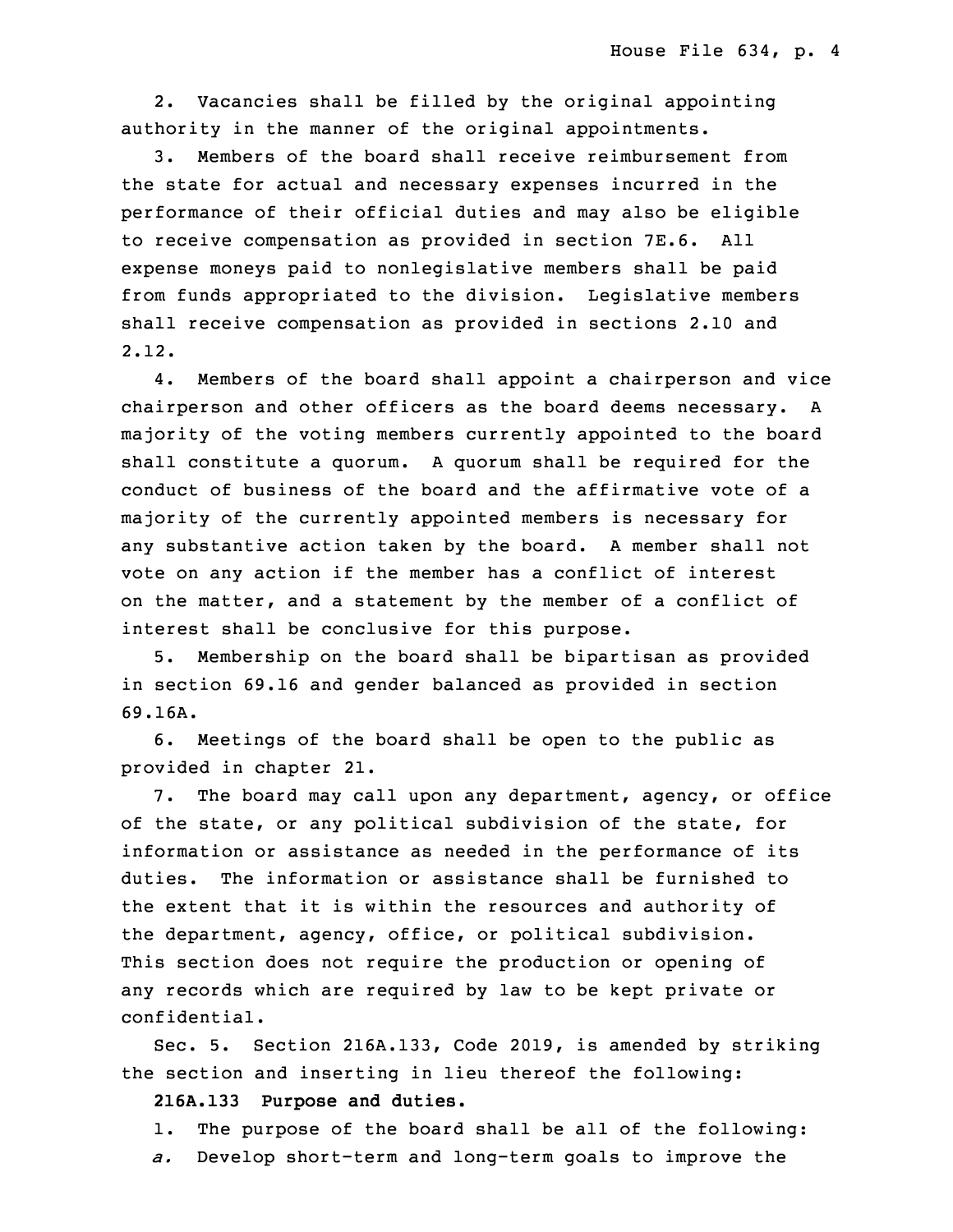criminal and juvenile justice systems.

b. Identify and analyze justice system issues.

29 *c.* Develop and assist others in implementing recommendations and plans for justice system improvement.

31 *d.* Provide the general assembly with an analysis of current and proposed criminal code provisions.

33 *e.* Provide for <sup>a</sup> clearinghouse of justice system information to coordinate with data resource agencies and assist others in the use of justice system data.

 2. The board shall advise the division on its administration of state and federal grants and appropriations and shall carry out other functions consistent with this subchapter.

3. The duties of the board shall consist of the following:

a. Identifying issues and analyzing the operation and impact of present criminal and juvenile justice policy and making 7 recommendations for policy changes.

8 *b.* Coordinating with data resource agencies to provide data and analytical information to federal, state, and local governments, and assisting agencies in the use of criminal and juvenile justice data.

 *c.* Reporting criminal justice system needs to the governor, the general assembly, and other decision makers to improve the criminal justice system.

d. Reporting juvenile justice system needs to the governor, the general assembly, and other decision makers to address issues specifically affecting the juvenile justice system, including evidence-based programs for group foster care placements and the state training school, diversion, and community-based services for juvenile offenders.

 *e.* Providing technical assistance upon request to state and local agencies.

23 *f.* Administering federal funds and funds appropriated by the state or that are otherwise available in compliance with applicable laws, regulations, and other requirements for purposes of study, research, investigation, planning, and implementation in the areas of criminal and juvenile justice.

28 *g.* Making grants to cities, counties, and other entities pursuant to applicable law.

30 *h.* Maintaining an Iowa correctional policy project as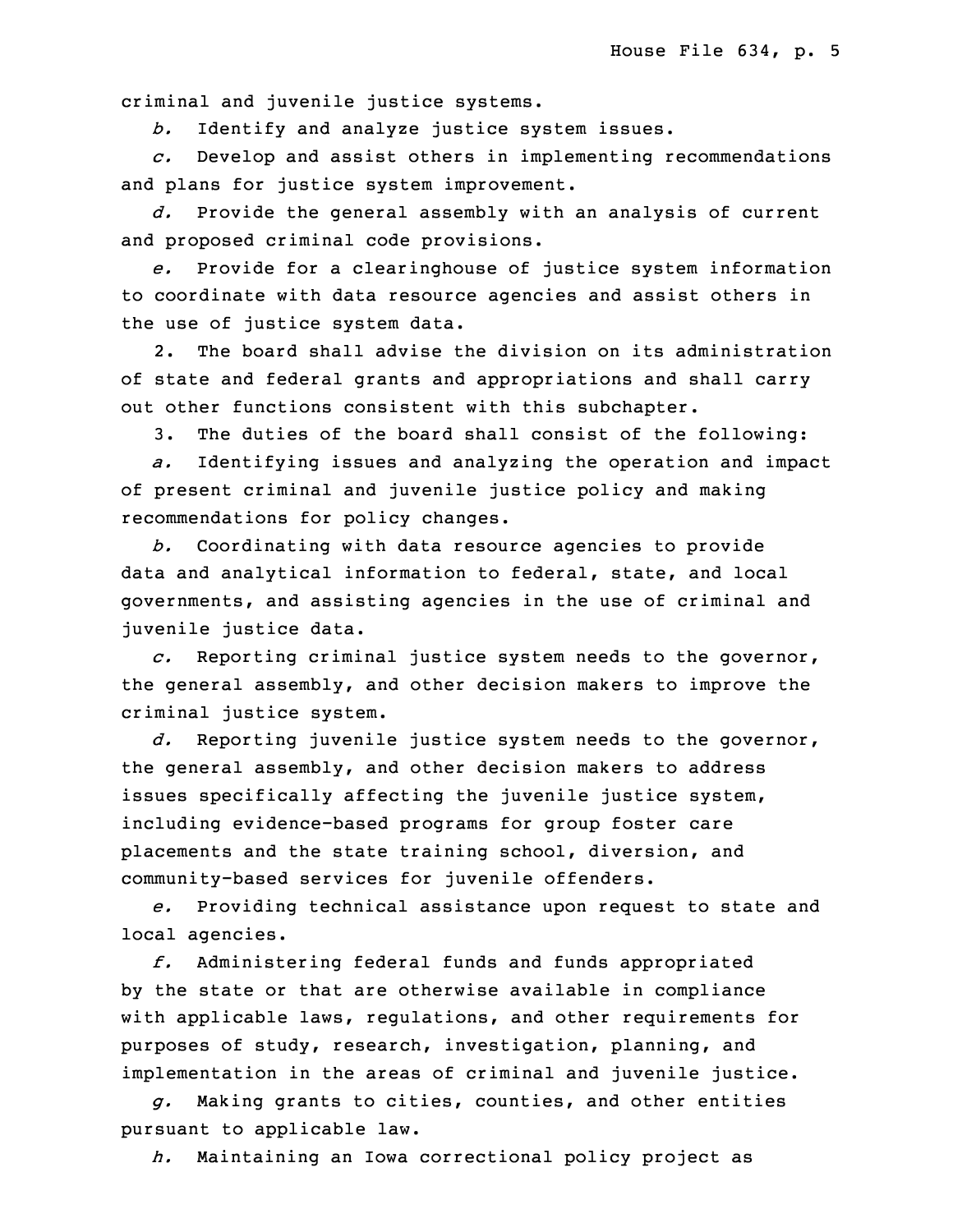provided in section 216A.137.

i. Providing input to the department director in the development of budget recommendations for the division.

Coordinating with the administrator to develop and make recommendations to the department director pursuant to section 216A.2.

 *k.* Serving as <sup>a</sup> liaison between the division and the public, sharing information and gathering constituency input.

 *l.* Recommending to the board the adoption of rules pursuant 5 to chapter 17A as it deems necessary for the board and division.

 $m$ . Recommending legislative and executive action to the governor and general assembly.

9 *n.* Establishing advisory committees, work groups, or other coalitions as appropriate.

 *o.* Providing the general assembly with an analysis and recommendations of current criminal code provisions and proposed legislation which include but are not limited to all of the following:

(1) Potential disparity in sentencing.

16 (2) Truth in sentencing.

(3) Victims.

- (4) The proportionality of specific sentences.
- 19 (5) Sentencing procedures.

(6) Costs associated with the implementation of criminal code provisions, including costs to the judicial branch, department of corrections, and judicial district departments of correctional services, costs for representing indigent defendants, and costs incurred by political subdivisions of the state.

(7) Best practices related to the department of corrections including recidivism rates, safety and the efficient use of correctional staff, and compliance with correctional standards set by the federal government and other jurisdictions.

(8) Best practices related to the Iowa child death review team established in section 135.43 and the Iowa domestic abuse death review team established in section 135.109.

33 *p.* Studying and making recommendations for treating and supervising adult and juvenile sex offenders in institutions,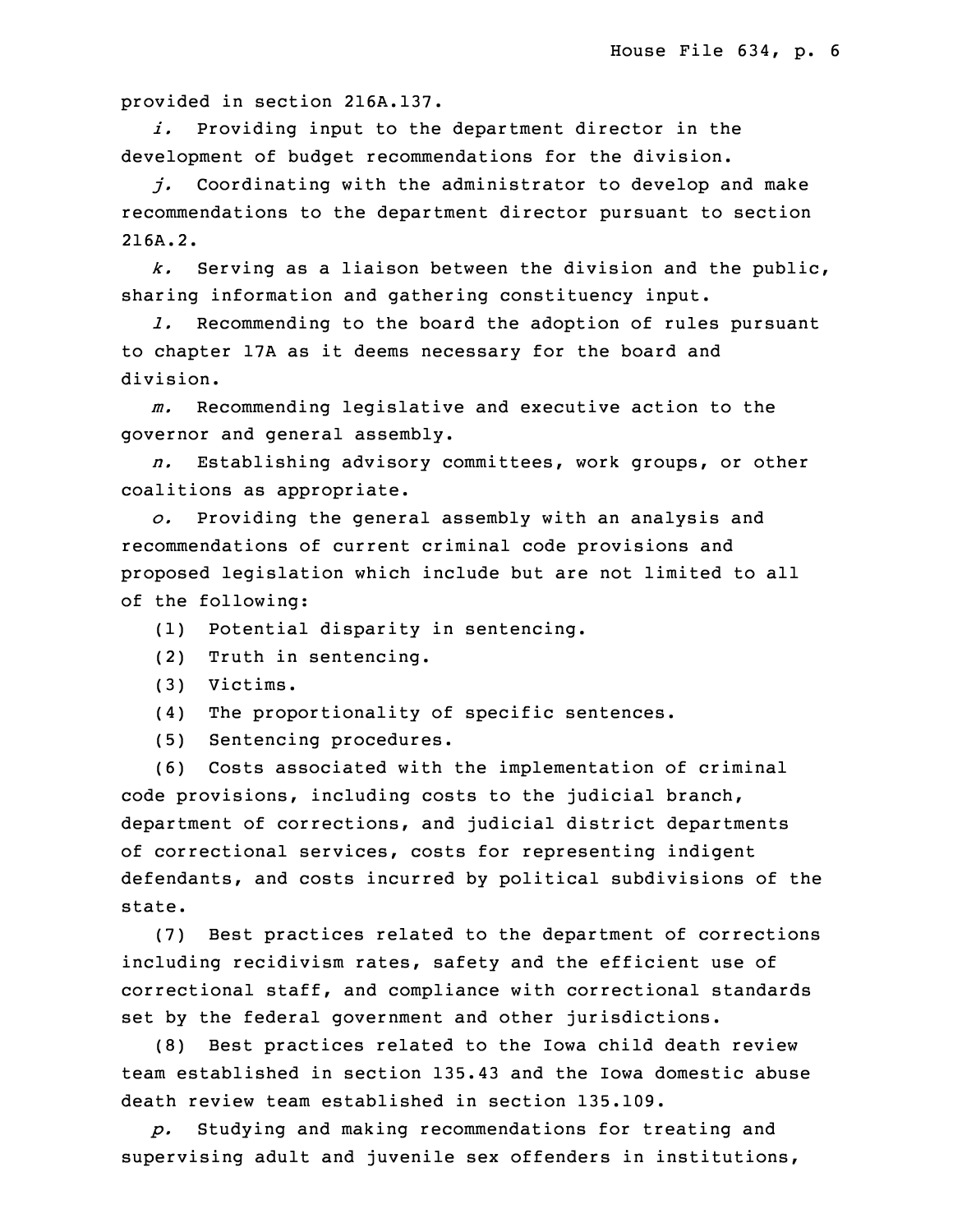community-based programs, and in the community, in areas which include but are not limited to all of the following:

 (1) The effectiveness of electronically monitoring sex 3 offenders.

 (2) The cost and effectiveness of special sentences pursuant to chapter 903B.

6 (3) Risk assessment models created for sex offenders.

(4) Determining the best treatment programs available for sex offenders and the efforts of Iowa and other states to implement treatment programs.

(5) The efforts of Iowa and other states to prevent sex abuse-related crimes including child sex abuse.

 (6) Any other related issues the board deems necessary, including but not limited to computer and internet sex-related crimes, sex offender case management, best practices for sex offender supervision, the sex offender registry, and the effectiveness of safety zones.

17 *q.* Providing expertise and advice to the legislative services agency, the department of corrections, the judicial branch, and others charged with formulating fiscal, correctional, or minority impact statements.

 *r.* Reviewing data supplied by the division, the department of management, the legislative services agency, the Iowa supreme court, and other departments or agencies for the purpose of determining the effectiveness and efficiency of the collection of such data.

4. The board shall submit reports, in accordance with section 216A.135, to the governor and general assembly regarding actions taken, issues studied, and board recommendations.

Sec. 6. Section 216A.135, Code 2019, is amended by striking the section and inserting in lieu thereof the following:

32 **216A.135 Plan and report.**

1. The board shall submit a three-year criminal and juvenile justice plan for the state, beginning December 1, 2020, and every three years thereafter, by December 1. The three-year plan shall be updated annually. Each three-year plan and annual updates of the three-year plan shall be submitted to the governor and the general assembly by December 1.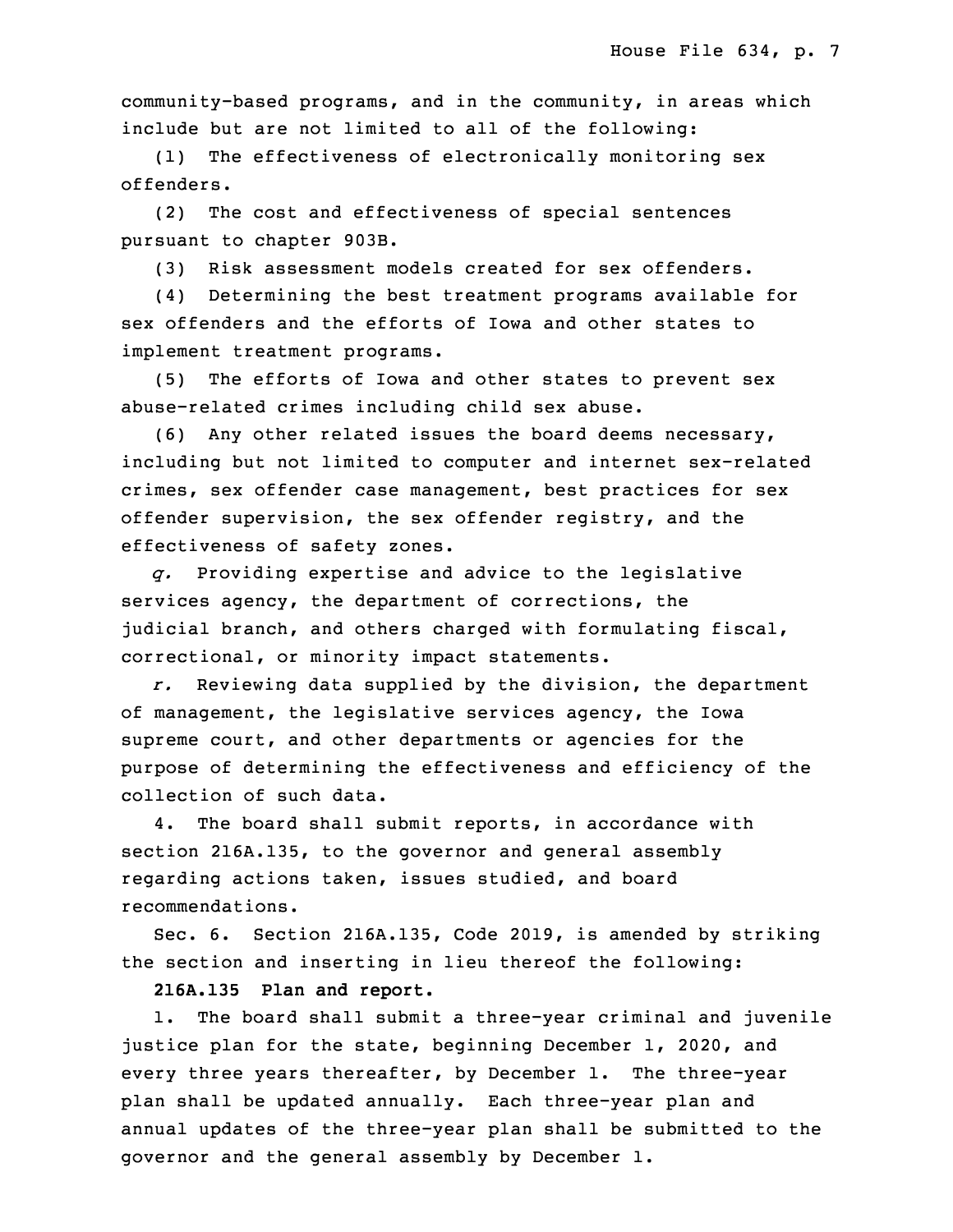2. The three-year plan and annual updates shall include but are not limited to the following:

6 *a.* Short-term and long-term goals for the criminal and juvenile justice systems.

8 *b.* The identification of issues and studies on the effective treatment and supervision of adult and juvenile sex offenders in institutions, community-based programs, and the community.

 *c.* Analysis and recommendations of current criminal code provisions.

13 *d.* The effectiveness and efficiencies of current criminal and juvenile justice policies, practices, and services.

15 *e.* Collection of criminal and juvenile justice data.

16 *f.* Recommendations to improve the criminal and juvenile justice systems.

Sec. 7. Section 216A.137, Code 2019, is amended to read as follows:

20 **216A.137 Correctional policy project.**

 The division shall maintain an Iowa correctional policy project for the purpose of conducting analyses of major correctional issues affecting the criminal and juvenile justice system. The council board shall identify and prioritize the issues and studies to be addressed by the division through this project and shall report project plans and findings annually along with the report required in section [216A.135](https://www.legis.iowa.gov/docs/code/2019/216A.135.pdf). Issues and studies to be considered by the council board shall include, but are not limited to a review of the information systems available to assess corrections trends and program effectiveness, the development of an evaluation plan for assessing the impact of corrections expenditures, and a study of the desirability and feasibility of changing the state's sentencing practices, a public opinion survey to assess the public's view of possible changes in current corrections practices, and the development of parole guidelines which includes <sup>a</sup> prison population forecast.

The division may form subcommittees for the purpose of addressing major correctional issues affecting the criminal and juvenile justice system. The division shall establish a subcommittee to address issues specifically affecting the juvenile justice system.